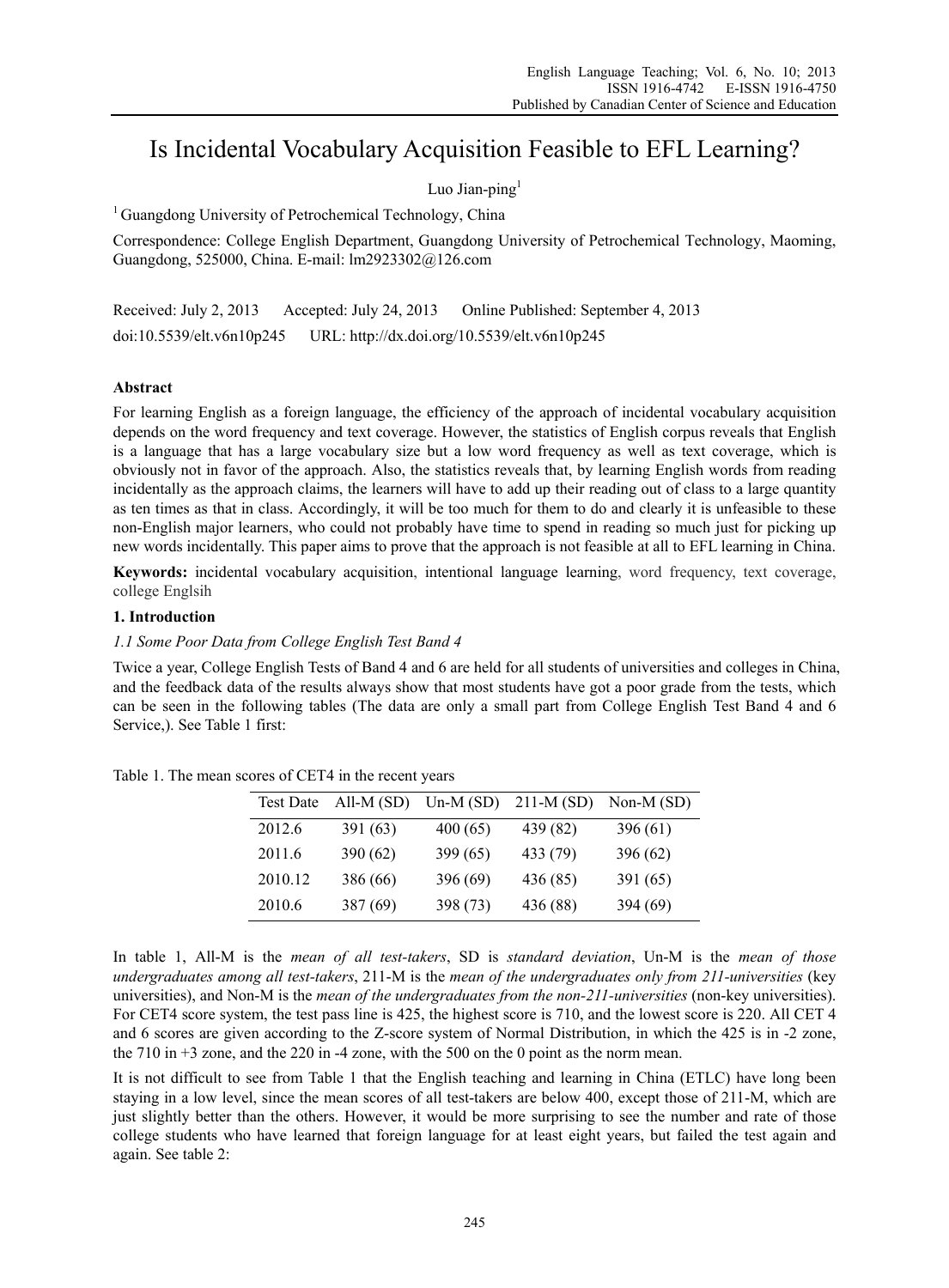|  | Test Date All U-takers $>430/$ %                          | $630-710/$ % 330-220/% |  |
|--|-----------------------------------------------------------|------------------------|--|
|  | 2012.6 3614882 323764 / 29.5% 3898 / 0.1% 456826 / 12.6%  |                        |  |
|  | 2011.6 3420565 286042/28.3% 4277/0.1% 430153/12.6%        |                        |  |
|  | 2010.12 3572224 277713 / 28.6% 3107 / 0.1% 594345 / 16.6% |                        |  |
|  | 2010.6 3313653 256240 / 30.3% 4792 / 0.1% 582239 / 17.6%  |                        |  |

Table 2. Some comparative data about the test

The data in table 2 are all about the undergraduates with a non-zero score from the test. In the table, "*All U-takers*" refers to the number of test takers who are four-year undergraduates from universities and colleges with scores above zero, and "*≥430 / %*" refers to the number and rate of the four-year undergraduates whose scores are above 430, and means that those test takers have passed the test, and "*630-710 / %*" refers to the number and rate of the four-year undergraduates who get the top score, and "*330-220 / %*" refers to the number and rate of the four-year undergraduates whose scores stay on the bottom in the grade system.

#### *1.2 Something Crucial about English Teaching and Learning in China*

The tables above tell something more crucial about ETLC. As the CET4 pass line is 425, we find that, for each time of the test, there is nearly 70% of the four-year university students who could not pass the test, and the total number of the students can be inferred to far more than two million from the data of the "≥430". Besides, since the score system tells that the 330-220 means that the test takers have almost achieved nothing from the test, we are surprised to find that there are so many poor students of far more than four hundred thousand and they might probably know little about English even though they have been learning that language for eight years long.

CET 4 was designed to measure and guide ETLC from the very beginning when it came into being in 1980s, but it is hard to find any significance from its practice of so many years, and therefore it could not be by any means defined as "It has already produced a good social benefit" by Yang Huizhong (2004). In fact, ETLC is "the most time-consuming course" (Luo, 2013), for there is nearly 70% of the Chinese students who have spent so long a time on learning English from primary school to college but still can hardly read any thing from that language. So, questions would come out: What is wrong with ETLC? What is the cause of such poor test performance?

# *1.3 Small Vocabulary Size and Poor Learning*

Generally believed in the world of English teaching and research in China, one's poor performance is due to his or her too small English vocabulary. In the past decades, many scholars have conducted English vocabulary surveys and found that the Chinese students who were then studying English in universities and colleges usually had a small Engliah vocabulary. A latest survey, for example, shows that their vocabulary is of only from 2300 to 6800 English words (Dai Junhong, 2013). But, it can inferred it can inferred, according to the feedback data mentioned above, that a lot of undergraduates might have a far smaller vocabulary than that they claimed, perhaps not more than 1500 English words. The number is what a junior middle school student is required to have at least, because any one good junior middle school student would learn English better than these poor college students whose score always stay on that bottom.

Almost all scholars agree that, for learning English as a foreign language (EFL), a small vocabulary would certainly restrict the improvement of learning, but they differ on how the learners should acquire English vocabulary. Some argue that the EFL learners should try their best to learn and memorize English words intentionally (Allen, 1983), while most other scholars hold that a reading in large quantity is the best way to pick up English words incidentally for EFL learning, which is known as *Incidental Vocabulary Acquisition* (IVA). They believe a large vocabulary only comes from a large reading. Is it really true?

# *1.4 Questions of This Research*

However, facing such poor results of CET4 mentioned above, shouln't we ask ourselves such questions as that, if IVA were really a help for ETLC, why so many CET4 takers, more than the half, could not give themselves a good performance but failed, having learned that foreign language for so long a time? Isn't their failure related to a too small vocabulary? Shouldn't we rethink it over profoundly? It is believed that something must be wrong with ETLC, especially the approach of vocabulary learning. So, this paper is going to discuss the following three questions: first something about IVA researches and problems; then, the features of English vocabulary; last, the unfeasibility of IVA in EFL learning.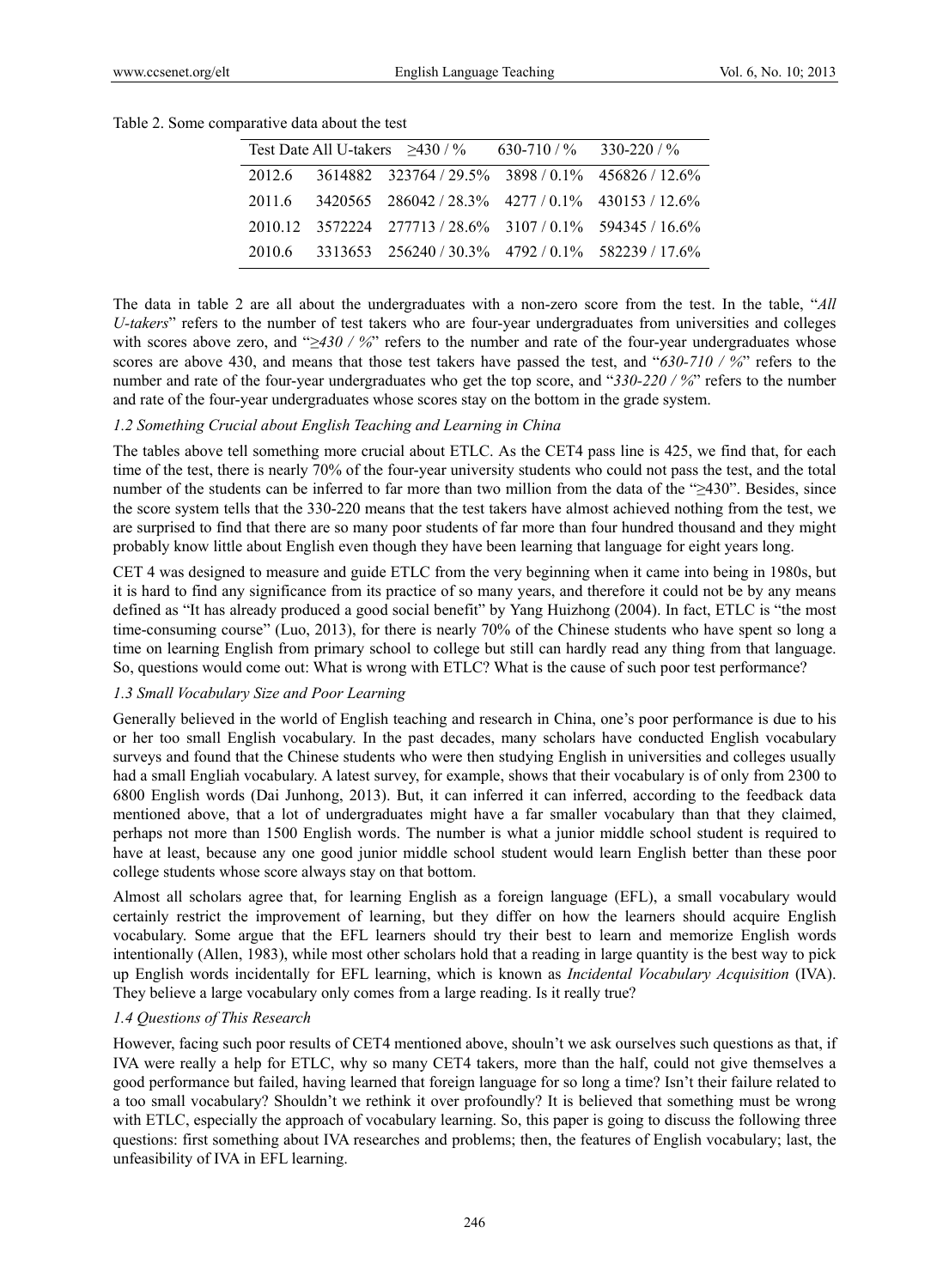# **2. About IVA Researches and Problems**

#### *2.1 About IVA Research*

It is generally held that so-called IVA was first mentioned in 1985 by Nagy, Heman and Anderson (1985). But not until about 2000, did it attract much attention of the field of English teaching and research in China. IVA is widely defined that the learners can incidentally pick up the new words when they come across them for many times in their reading just for information or message rather than for learning English. Scholars try to prove that, for EFL learning, one could acquire a new word after many times encountering it during their practice of listening, speaking, reading and writing (Laufer, 1998). They call the new word learned with IVA a by-product, and claim it is different from the approach of intentional language learning (ILL) (Laufer & Hulstijn, 2001).

Since about 2000, quite a few IVA research papers in China have gradually got more and more notice, like those by Gai Shuhua (2003), Duan Shiping & Yan Chensong (2004), Li Hong & Tian Qiuxiang (2005), and so on. Gai Shuhua is one of the earlier scholars who introduced the IVA researches inside and outside China (2003), and also conducted an empirical study on English major students. Duan & Yan (2004) drew a conclusion from their research that it would be better to choose and compile the reading materials with multiple choices glossing, because they got a better result with IVA. Li & Tian (2005) pointed out that IVA only means to pick up new words unintentionally from reading, and there is no reason to put it against ILL, and for EFL learners, it is better to focus on learning and memorizing new words intentionally while reading. Li and Tian's view wins much acceptance from other scholars.

Many English vocabulary teaching researches focus more on the effectiveness of IVA and strongly claim that it is good to ETLC, even though most only carried out an empirical study on reading just one or two passages or novels. Only a few researches have noticed the restriction of word frequency on the efficiency of IVA which was warned by Laufer (2003), but almost failed to probe it further.

# *2.2 About Two Restrictions on the Efficiency of IVA*

To acquire a new word from IVA, some scholars (Zahar, Cobb & Spada, 2001) find that the word frequency needs from 6 to 20 times' encountering. The average is 10 times (Saragi, Nation & Meister, 1978), and at least 8 times is needed (Horst, Cobb & Meara, 1998; Waring & Takaki, 2003). Accordingly, some Chinese scholars emphasize that it will be better to consult a dictionary or combine IVA with ILL (Gao Xinhua, 2010).

Some scholars also notice another problem, the learner's vocabulary size, which would become another restriction on the effectiveness of IVA beside the word frequency. Li & Tian (2005) claim that the application of IVA requires the student to learn at least 2000 words first; Gai (2003) believes that "2000 to 3000 words are needed first, and for College English learning, 5000 to 6000 words must be the base for IVA". Some hold that, in all, the first thing is to learn the first several thousand words before using IVA" (Nagy, Hermann & Anderson, 1985; Nation, 2001), and the EFL learners could not have a good understanding of what they read nor acquire any new words from reading as the Englsih native do until they have mastered at least 5000 word fimilies first (Coady,& Huckin, 1997; Nation, 2001).

Of all researches, there is hardly any voice saying "no" to IVA but one from Luo Weihua & Deng Yaochen (2009), who use corpus and find that, if 10 times encountering is the average to pick up a word incidentally, then an EFL learner needs to finish a reading of four hundred thousand words, the same as 400 texts with 1000 words each, but only to pick up 2600 English words. So, the required reading quantity is too large and heavy for a Chines EFL learner to have time to finish, which then might actually constitute the main factor to cause such a small vocabulary and the poor learning mentioned above.

Another research by Wu Wei and Xu Hong (2006) also notices the problem and calculates that a college student needs to read 7400 words every day so as to pick up the required vocabulary during his or her College English learning years. Though their research lacks something scientific, it tells the truth about IVA. That is, a much large reading quantity needed, but a much low efficiency of acquiring words gained.

# *2.3 About Major Opinions of IVA Researches*

However, quite a few scholars out and in China, insist that IVA is feasible to EFL learning. They take for granted that a considerable part of the EFL learner' s vocabulary is made up of the by-products of reading, and IVA is the only way to enlarge their vocabulary (Nagy, Hermann & Anderson, 1985; Nation, 2001; Wu Wei & Xu Hong, 2006). They seem to have neglected something about the features of the English vocabulary and failed to realize that the English word frequency was actually an insurmountable obstacle to IVA in EFL learning.

So, there is a need to continue the discussion of features of English vocabulary first in the following.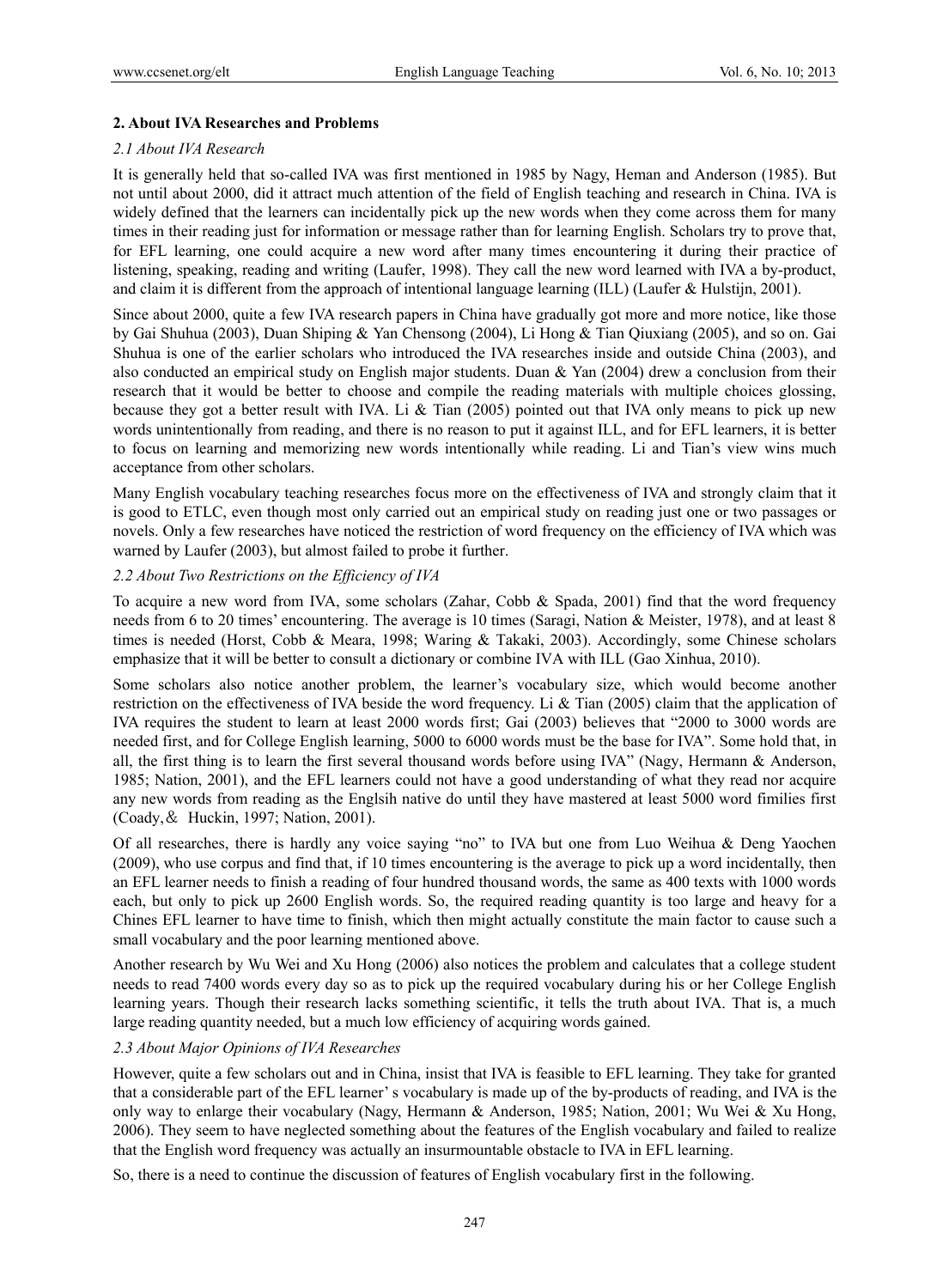### **3. Features of English Vocabulary**

#### *3.1 A Comparative Study of English and Chinese Vocabulary*

How do we know about the major features of English vocabulary? The best way is to make a comparison with other languages, here take Chinese for example. We have collected two corpora of one milliom words each, one is English, and the other is Chinese. They both consist of texts, news, stories, novels, and academic literatures. For English statistics, we count word types, instead of lemmas or word families. For Chinese statistics, we count Chinese characters, not words or expressions. "The Chinese character is a basic unit of Chinese structure", Xu Tongqiang (2005) argues, a professor of Beijing Unicersity. "The charater frequency is one important attribute for use of Chinese" (Li Guoying & Zhou Xiaowen, 2011). So, "the statistics of Chinese characters is of a much value to language teaching" (Fu Yonghe, 1985). The following is a comparison of word frequency and text coverage between English and Chinese:

| English      | Chinese       |              |
|--------------|---------------|--------------|
| Tokens       | 1 015 941     | 1 025 527    |
| <b>Types</b> | 35 416        | 4 5 1 3      |
| F > 50       | 2108 (5.9%)   | 1704 (37.7%) |
| F > 15       | 5494 (15.5%)  | 2574 (57.0%) |
| F > 10       | 7370 (20.8%)  | 2887 (63.9%) |
| F > 5        | 12034 (33.9%) | 3392 (75.1%) |
| $1-f$ ws     | 13096 (36.9%) | 542 (10.1%)  |

Table 3. Frequency of English words and Chinese characters

In table 3, the percentage in the bracket is the rate of the types used in the Englsih or the Chinese corpus, and both numbers and rates are the types accumulated except those in the line "1-f ws", which means "Hepax Legomena" (Gui Shichun, 2010), a word of just one frequency in the corpus. For text coverage, now see table 4:

Table 4. Text coverage of English and Chinese

|                    |      | Ws or chs En txt coverage | Ch txt coverage |
|--------------------|------|---------------------------|-----------------|
| First              | 50   | 43.3%                     | 29.1%           |
| First              | 100  | 50.9%                     | 40.5%           |
| First              | 1000 | 74.1%                     | 90.3%           |
| First              | 1500 | 78.4%                     | 95.4%           |
| First              | 2000 | 81.4%                     | 97.8%           |
| First              | 3000 | 85.5%                     | 99.5%           |
| First              | 4000 | 88.1%                     | 99.9%           |
| First              | 5000 | $90.0\%$                  |                 |
| <b>First 10000</b> |      | 94.9%                     |                 |

In table 4, "Ws or chs" refers to English words or Chinese characters, "En txt coverage" refers to English text coverage, and "Ch txt coverage" to Chinese text coverage. The data are also from the same corpora as table 3, with about one million words or characters in each.

#### *3.2 Discussion of Major Features of English Vocabulary*

From the above tables, it is not difficult to find that, compared with Chinese, English has a much large vocabulary, and therefore, because of so many words, English word frequency is then unavoidably much lower than the Chinese one. Averagely, for example, every English word shares a frequency of 28.6 times, while every Chinese character has a frequency of 227.2 times. Seemingly, there are more than 7300 words with a frequency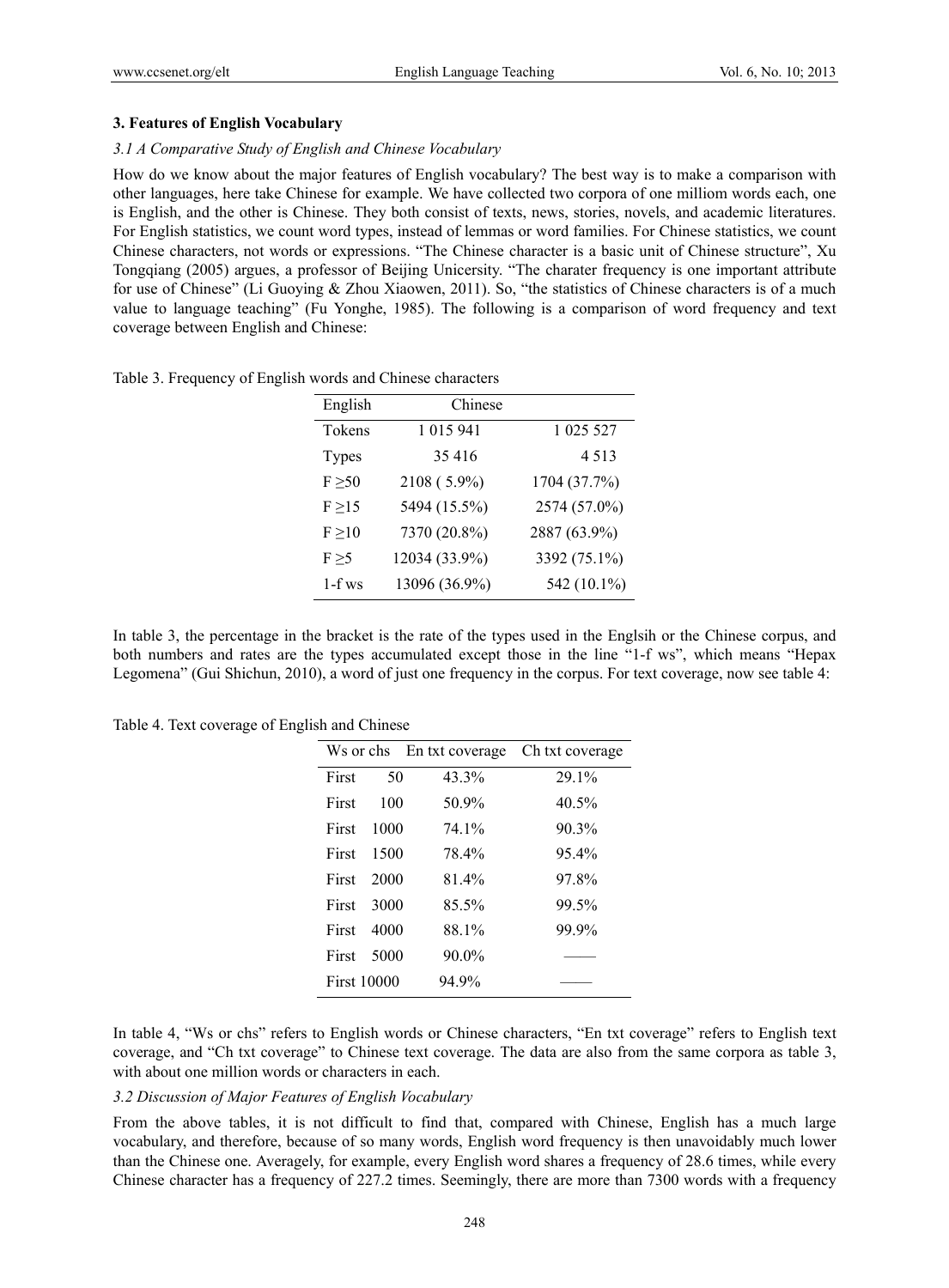of above 10 times from the English corpus, which makes it possible to pick up from reading, but they only take up so small a part of the vocabulary (20.8%) that it could not meet the least required ability of reading. On the other hand, there are so many words that only appear one time (36.9%) that it would be impossible to pick them up just from reading. Then, how could one get a good understanding of what he or she is reading without a good understanding of these words?

A low text coverage is also another feature of English. According to the comparison shown in Table 4, the first 100 English words have a much larger coverage than the Chinese ones, but unfortunately, the other words soon slow the coverage down, and as more and more words come in, the coverage comes up more slowly. For the claimed best coverage of 95% (Schmitt & McCarthy, 1997), there are at least ten thousand words required to learn, which would seem undoubtedly to be hard for an EFL learner, while for Chinese, there are only 1500 characters enough.

Besides, from above statistics, it can be seen that English word frequency is only distributed highly among the first one thousand words, but for the second and the third and the other thousand words, it scatters quickly away and drops sharply, which therefore would be worse to the IVA approach.

### **4. Unfeasibility of IVA in EFL Learning**

#### *4.1 Too Small a Vocabulary Able to Be Picked Up with IVA*

Let's take the course called *New Horizon College English* (NHCE) as a concrete example. The course has four books with ten units each, and each unit is made up of two texts, so 80 texts totally, and in each text there are about 800 words averagely. The following are the word frequency of NHCE. See Table 5:

Table 5. Word frequency of NHCE

| Tokens: 65635<br><b>Types: 7812</b> |       |           |
|-------------------------------------|-------|-----------|
| Frequency                           | Words | Type rate |
| F > 15                              | 561   | $71\%$    |
| $F \geq 10$                         | 865   | $11.0\%$  |
| F > 5                               | 1874  | 23.9%     |
| $1-f$ ws                            | 3427  | 43.8%     |

In this table, the number and rate of the columns "Words" and "Type rate" are accumulated except those in the line of "1-f ws". Suppose that word frequency of 10 times is accepted for picking up a word incidentally by means of IVA, then there are only a much small vocabulary of 865 words with the frequency above 10 times, and other more than 6800 words could not probably be picked up until the learners enlarge their reading greatly to meet them for more enough times, or use the ILL approach instead.

# *4.2 Too Large a Vocabulary Needed for IVA*

It is generally believed that the proper vocabulay size for IVA is the one that can reach the claimed best coverage of 95%. And the needed vocabulary for NHCE course books could be found from table 6 in the following:

| Words  | Txt cyrg |          | Freq.    |
|--------|----------|----------|----------|
| First  | 1000     | 76.4%    | > 8      |
| Second | 1000     | 854%     | >4       |
| Third  | 1000     | $90.4\%$ | $>$ 3    |
| Fourth | 1000     | 93.6%    | >2       |
| Fifth  | 1000     | 95.7%    | $\geq 1$ |
| Sixth  | 1000     | 97.2%    | $\geq 1$ |

Table 6. Text coverage of NHCE

In table 6, "Txt cvrg" is Text coverage, and "Freq." is the short of Frequency. According to the table, the large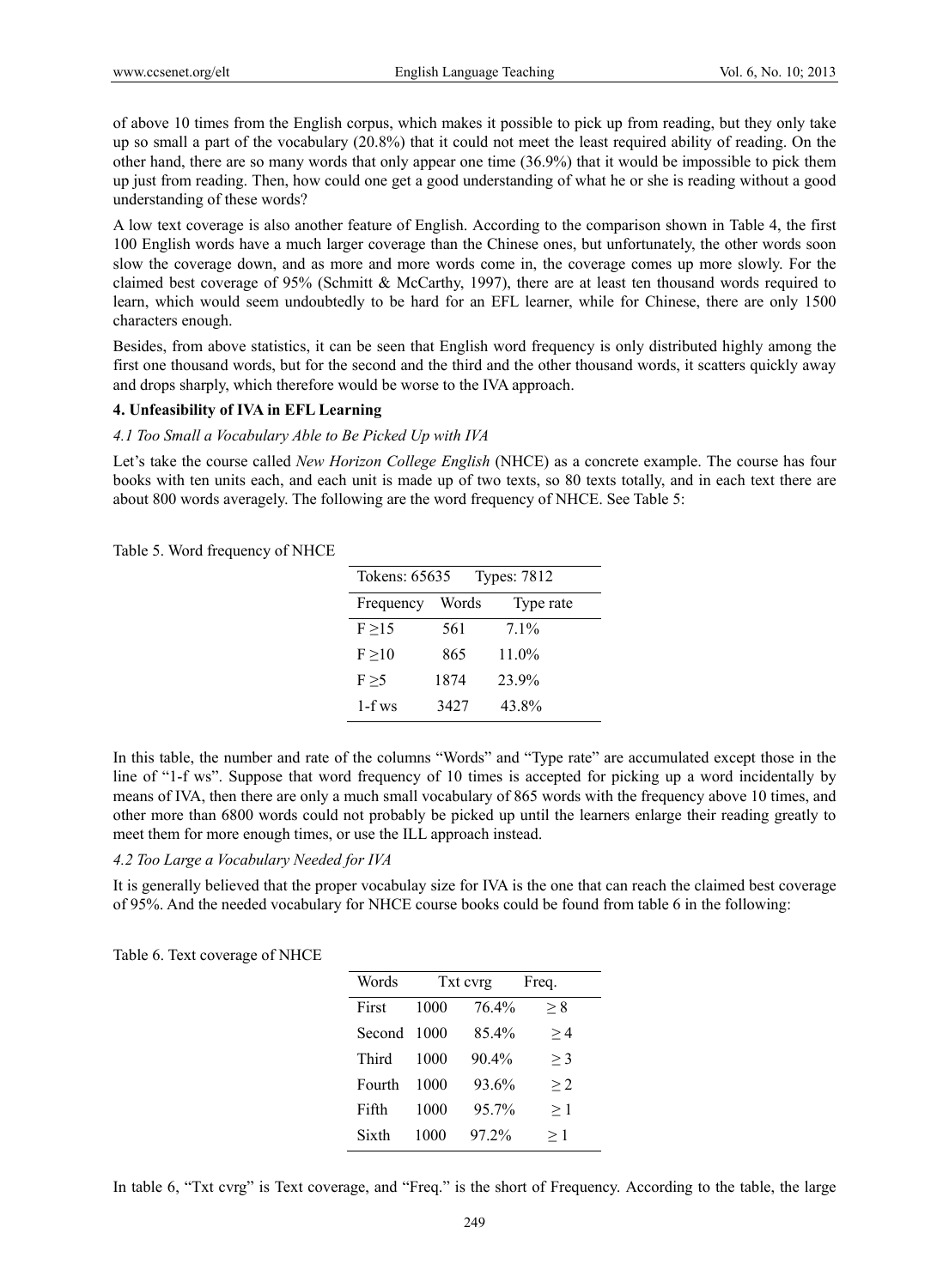vocabulary needed is 5000 words at least, which would be a hard job to the learners. Also, since the word frequency drops so sharply from 8 to 1 with every thousand words, how could the learners pick up so many words from the second to the fifth thousand words incidentally? Apparently, they couldn't until they enlarge their reading quantity greatly.

### *4.3 Then Too Heavy a Reading Load for EFL Learning*

Then, under the impacts of word frequency and text coverage, how large is a reading needed for picking up so many words incidentally?

Suppose that the frequency of 10 is the lowest frequency to pick up a new word, and also suppose that the learners must add up their vocabulary to 5000 words, then, according to the statistics of the English corpus in Table 3, they have to finish so large a reading as more than 660,000 words out of class, eleven times as much as that of NHCE course books. That is to say, the NHCE learners have to read 800 more texts with 800 words each after class, or when they finish reading one text in class, they still have other ten texts waiting to be read. Is it possible for them to do that? No. Even though they are interested in reading so much, they could not have so much time to complete that job. For, as non-English majors, these NHCE learners have many other subjects to study, and could not possibly spend any more time on this non-major course.

Quite different from English, Chinese characters have a much more high frequency and only with 1500 characters does the text coverage reach 95%, and therefore, a Chinese learner may be able to learn the required words with IVA. But for EFL learning, IVA may not. It is unfeasible without much more reading as a precondition.

#### **5. Conclusion**

For learning vocabulary, the IVA approach is much restricted by word frequency and text coverage of the language. English is such a language with a low word frequency as well as text coverage, and so for College English learning in China, IVA is just merely one strategy to pick up words from reading. Since IVA asks for too much a reading but only gives a much low efficiency of vocabulary acquisition, it could not have been taken as a guide for ETLC. On the contrary, ILL would be a better one supposed in EFL learning, because "much of the English vocabulary must be learned", and "students should be encouraged to take more responsibility for their own vocabulary learning" (Allen, 1983), and also because learning English words intentionally "can give a sense of progress, and a sense of achievement" (Schmitt & McCarthy, 1997).

#### **References**

Allen, Virginia, French. (1983). *Techniques in Teaching Vocabulary* (pp. 5-7). Oxford: Oxford University Press.

- Coady, J., & Huckin, T. (1997). *Second Language Vocabulary Acquisition A Rationale for Pedagogy* (pp. 225-237). Cambridge: Cambridge University Press.
- Dai, Junhong. (2013). A Study on the Vocabulary Size of Non-English Majors at CET-4 Level. *Journal of Chongqing University of Technology* (*Social Science*)*, 1,* 118-122.
- Duan, Shiping, & Yan, Chensong. (2004). Multiple Choice Glossing on Incidental English Vocabulary Acquisition. *Foreign Language Teaching and Research, 3,* 213-218.
- Fu, Yonghe. (1985). The New Results of The modern Chinese Character frequency Statistics. *Language Planning, 3,* 44-45.
- Gai, Shuhua. (2003). A Review of Incidental Vocabulary Acquisition. *Journal of PLA University of Foreign Languages, 2,* 73-76.
- Gao, Xinhua. (2010). An Empirical Study of the Dual Unity between Conscious and Incidental Vocabulary Acquisition. *Shandong Foreign Language Teaching Journal, 5,* 55-59.
- Gui, Shichun. (2010). *A Corpus-based Analysis of the Register of English Linguistics* (pp. 32). Beijing: Foreign Language Teaching and Research Press.
- Horst, M., Cobb, T., & Meara, P. (1998). Beyond a clockwork Orange: Acquiring second language vocabulary through reading. *Reading in a Foreign Language, 11,* 207-223.
- Laufer, B., & Hulstijn, J. (2001). Incidental vocabulary acquisition in a second language: The construct of task induced involvement. *Applied Linguistics, 22,* 12-26.
- Laufer, B. (1998). The dev elopment of passive and active vocabulary in second language: Same or different? *Applied Linguistics, 19,* 255-271.